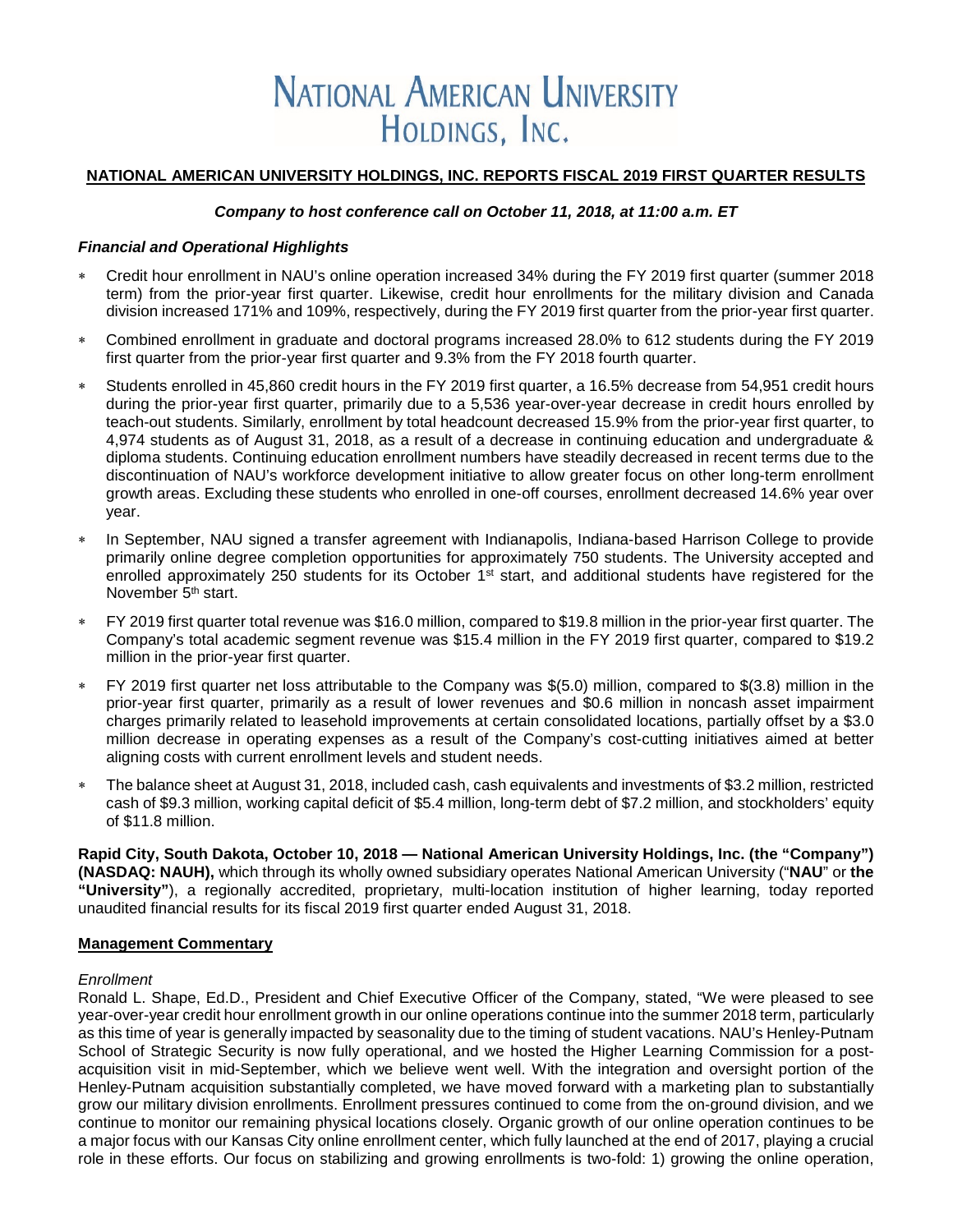which is now centralized under one leadership team directing structure and oversight of the division and 2) improving retention through faculty engagement and content engagement in the classroom. We believe both are critical to the long-term viability of our institution, as well as to our ability to help our students achieve positive academic and career outcomes."

#### *Operating Initiatives*

Dr. Shape continued, "As discussed in our year-end results, the Company continues actively exploring opportunities that will allow us to reduce our operating expenses through the consolidation of underutilized on-ground locations. Throughout this process, we have not forgotten that our students are our first priority. We believe the changes we have made to improve and expand upon the online and mobile services we offer to our students, as well as our commitment to engaging and retaining students, will result in their best possible outcomes. We have clearly defined our strategic objectives for FY 2019 and look forward to providing more students with the quality academic programming and support they have come to expect from NAU.

"We have now successfully liquidated six locations in total, two through cash buy-outs (Allen, TX and Tigard, OR) and four through lease terminations (Albuquerque East, NM; Colorado Springs North, CO; Wichita West, KS; and Watertown, SD). We are working in earnest to address the leases for several other locations that we have made the decision to consolidate and expect to see continued reductions in our operation lease obligation in the future."

#### *Opportunities with Other Institutions*

Dr. Shape concluded, "In recent months, we have been approached by a number of institutions that have found themselves in the difficult position of needing to close their doors. Last month, we signed a transfer agreement with Harrison College, which operated 11 campuses in Indiana, Ohio, and North Carolina, whereby NAU is working to provide approximately 750 students with primarily online degree completion opportunities. The University accepted and enrolled approximately 250 students for its October 1st start, and additional students have registered for the November 5<sup>th</sup> start, which will have a positive impact on our enrollments in the current fall term. Given the current industry environment, we believe there will be other instances in the future where we will be able to leverage our existing infrastructure and brand recognition to assist displaced students in pursuing and ultimately achieving their educational goals."

#### **Operating Review**

#### *Enrollment Update*

Total NAU student enrollment for the summer 2018 term was 4,974 students, compared to 5,917 during the prior summer term. Students enrolled in 45,860 credit hours, compared to 54,951 credit hours during the prior summer term. The current average age of NAU's students continues to be in the mid-30s, with those seeking undergraduate degrees remaining the highest portion of NAU's student population.

The following is a summary of student/credit hour enrollment at August 31, 2018, and August 31, 2017, by degree level and by instructional delivery method:

|                         |                           | <b>August 31, 2018</b><br>(Summer '18 Term) |                           | <b>August 31, 2017</b><br>(Summer '17 Term) |
|-------------------------|---------------------------|---------------------------------------------|---------------------------|---------------------------------------------|
|                         | No. of<br><b>Students</b> | $%$ of<br><b>Total</b>                      | No. of<br><b>Students</b> | $%$ of<br>Total                             |
| <b>Continuing Ed</b>    | 7                         | 0.1%                                        | 103                       | $\frac{9}{6}$<br>1.7                        |
| Doctoral                | 167                       | 3.4%                                        | 94                        | 1.6<br>%                                    |
| Graduate                | 445                       | 8.9%                                        | 384                       | $\frac{9}{6}$<br>6.5                        |
| Undergraduate & Diploma | 4,355                     | 87.6 %                                      | 5,336                     | %<br>90.2                                   |
| Total                   | 4,974                     | 100.0 %                                     | 5,917                     | %<br>100.0                                  |
|                         | No. of<br><b>Credits</b>  | % of<br>Total                               | No. of<br><b>Credits</b>  | $%$ of<br>Total                             |
| On-Campus               | 4,211                     | 9.2%                                        | 9,323                     | 17.0<br>$\%$                                |
| Online                  | 36,881                    | 80.4 %                                      | 40,512                    | %<br>73.7                                   |
| <b>Hybrid</b>           | 4,769                     | 10.4 %                                      | 5,116                     | %<br>9.3                                    |
| Total                   | 45,860                    | 100.0 %                                     | 54,951                    | %<br>100.0                                  |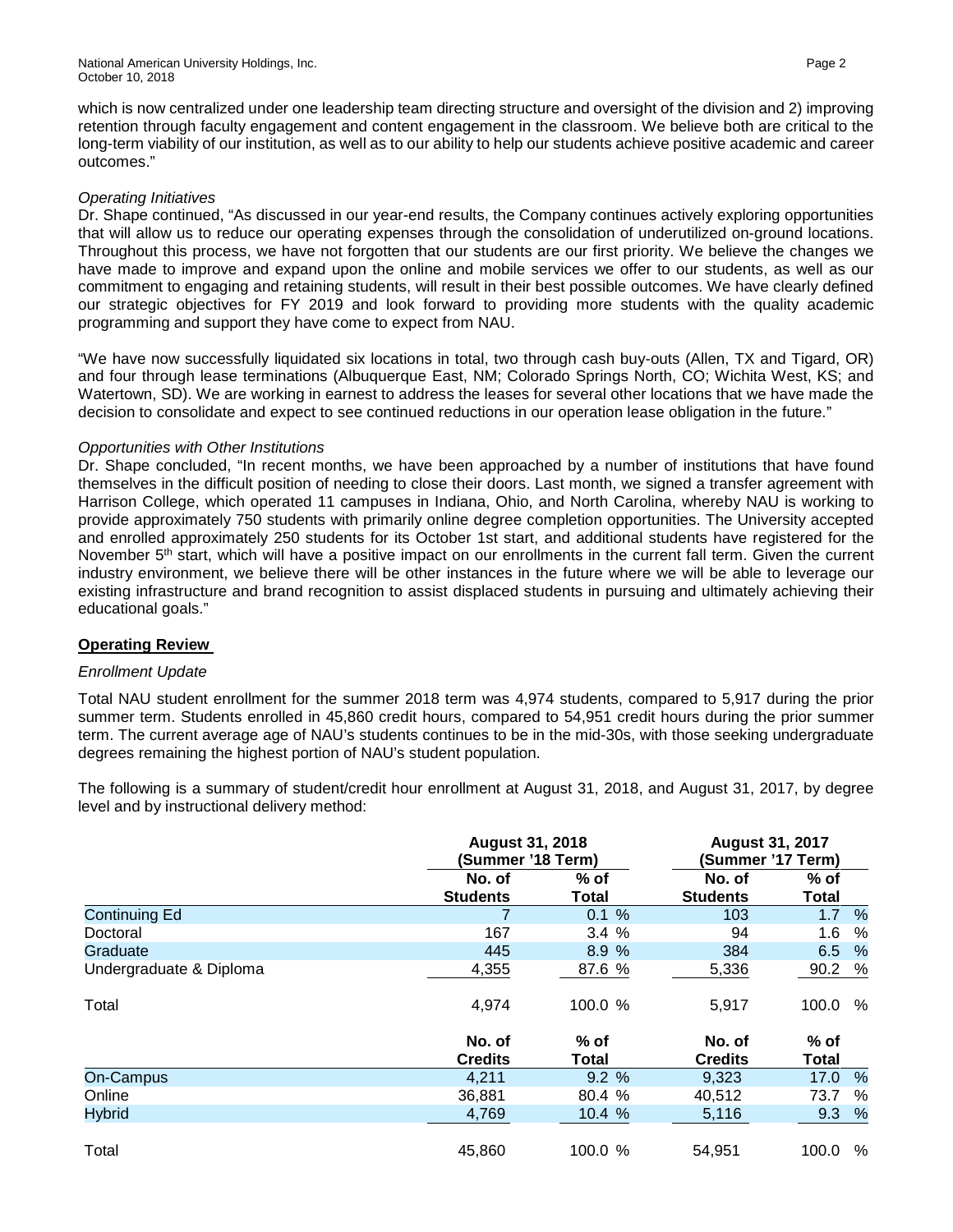#### **Financial Review**

The Company, through its wholly owned subsidiary, operates in two business segments: academics, which consists of NAU's undergraduate, graduate, and doctoral education programs and contributes the primary portion of the Company's revenue; and ownership in and development of multiple apartments and condominium complexes from which it derives sales and rental income. The real estate operations generated approximately 3.9% of the Company's revenue for the fiscal quarter ended August 31, 2018.

#### *Fiscal 2019 First Quarter Financial Results*

- Total revenue for the FY 2019 first quarter was \$16.0 million, compared to \$19.8 million in the prior-year first quarter. Of this amount, academic tuition revenue was \$14.7 million, compared to \$18.2 million in the prior-year first quarter, and auxiliary (bookstore) revenue was \$0.7 million for the FY 2019 first quarter, compared to \$1.0 million in the prior-year first quarter. This decrease in academic revenue was primarily a result of decreased enrollment.
- Educational services expense for the FY 2019 first quarter decreased to \$6.4 million, or 41.2% of total academic segment revenue, from \$6.9 million, or 35.9%, in the prior-year first quarter. Educational services expense specifically relates to academics and includes salaries and benefits of faculty and academic administrators, costs of educational supplies, faculty reference and support material and related academic costs.
- SG&A expenses for the FY 2019 first quarter decreased to \$13.1 million, or 81.5% of total revenue, from \$15.5 million, or 78.3%, in the prior-year first quarter.
- Loss before income taxes and non-controlling interest for the FY 2019 first quarter was \$(4.9) million, compared to \$(4.1) million in the prior-year first quarter, as a result of decreased revenues.
- Net loss attributable to the Company for the FY 2019 first quarter was \$(5.0) million, or (\$0.20) per diluted share based on 24.3 million shares outstanding, compared to net loss attributable to the Company of \$(3.8) million, or (\$0.16) per diluted share based on 24.2 million shares outstanding, in the prior-year first quarter.
- Losses before interest, tax, and depreciation and amortization ("LBITDA") for the FY 2019 first quarter was \$3.6 million, compared to \$2.7 million in the prior-year first quarter. A table reconciling LBITDA to net loss can be found at the end of this release.
- Adjusted LBITDA for the FY 2019 first quarter, which excludes loss on lease termination and acceleration and gain on impairment and disposition of property and equipment, was \$3.0 million, compared to \$2.3 million in the prior-year first quarter. A table reconciling Adjusted LBITDA to net loss can be found at the end of this release.

#### *Balance Sheet Highlights*

| (in millions except for percentages)  |     | 8/31/2018 |    | 5/31/2018 |
|---------------------------------------|-----|-----------|----|-----------|
| Cash and Cash Equivalents/Investments | \$. | $3.2^*$   | æ. | 5.3       |
| <b>Working Capital (Deficit)</b>      |     | (5.4)     |    | (0.7)     |
| Other Long-term Liabilities           |     | 2.4       |    | 27        |
| Stockholders' Equity                  |     | 11.8      |    | 17.0      |

\*Decrease in cash was primarily the result of expenditures related to lease terminations and operating loss.

#### **Conference Call Information**

Management will discuss these results in a conference call (with accompanying presentation) on Thursday, October 11, 2018, at 11:00 a.m. ET.

The dial-in numbers are: (877) 407-9078 (U.S.) (201) 493-6745 (International)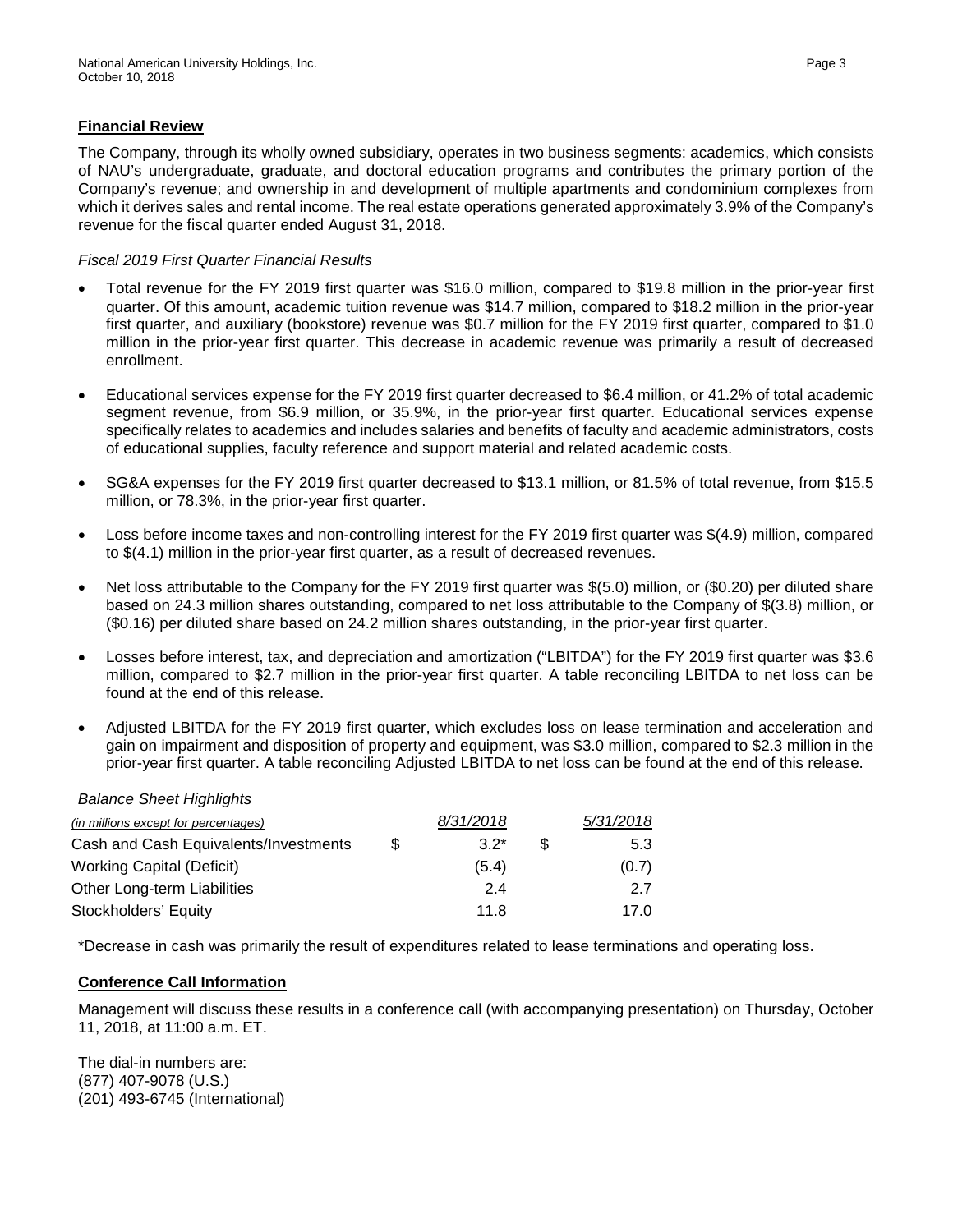The Company will have an accompanying slide presentation available in PDF format at the "Investor Relations" section of the NAU website at [http://investors.national.edu.](http://investors.national.edu/) The presentation will be made available 30 minutes prior to the conference call. In addition, the call will be simultaneously webcast over the Internet via the "Investor Relations" section of the NAU website or by clicking on the conference call link: [https://78449.themediaframe.com/dataconf/productusers/nauh/mediaframe/26509/indexl.html.](https://78449.themediaframe.com/dataconf/productusers/nauh/mediaframe/26509/indexl.html)

#### **About National American University Holdings, Inc.**

National American University Holdings, Inc., through its wholly owned subsidiary, operates National American University, a regionally accredited, proprietary, multi-location institution of higher learning offering associate, bachelor's, master's, and doctoral degree programs in technical and professional disciplines. Accredited by the Higher Learning Commission, NAU has been providing technical and professional career education since 1941. NAU opened its first location in Rapid City, South Dakota, and has since grown to multiple locations in various states throughout the United States. In 1998, NAU began offering online courses. Today, NAU offers degree programs in traditional, online, and hybrid formats, which provide students increased flexibility to take courses at times and places convenient to their busy lifestyles.

### **Forward Looking Statements**

This press release may contain forward-looking statements within the meaning of the Private Securities Litigation Reform Act of 1995 regarding the Company's business. Statements made in this release, other than those concerning historical financial information, may be considered forward-looking statements, which speak only as of the date of this release and are based on current beliefs and expectations and involve a number of assumptions. These forwardlooking statements include outlooks or expectations for earnings, revenue, expenses or other future financial or business performance, strategies or expectations, or the impact of legal or regulatory matters on business, results of operations or financial condition. Specifically, forward-looking statements may include statements relating to the future financial performance of the Company; the ability to continue to receive Title IV funds; the growth of the market for the Company's services; expansion plans and opportunities; consolidation in the market for the Company's services generally; and other statements preceded by, followed by or that include the words "estimate," "plan," "project," "forecast," "intend," "expect," "anticipate," "believe," "seek," "target" or similar expressions. These forwardlooking statements involve a number of known and unknown risks and uncertainties or other assumptions that may cause actual results or performance to be materially different from those expressed or implied by those forwardlooking statements. Other factors that could cause the Company's results to differ materially from those contained in its forward-looking statements are included under, among others, the heading "Risk Factors" in the Company's Annual Report on Form 10-K, which the Company filed on September 14, 2018, and in its other filings with the Securities and Exchange Commission. The Company assumes no obligation to update the information contained in this release.

Contact Information: **National American University Holdings, Inc.** Dr. Ronald Shape 605-721-5220 [rshape@national.edu](mailto:rshape@national.edu)

Investor Relations Counsel **The Equity Group Inc.** Carolyne Y. Sohn 415-568-2255 [csohn@equityny.com](mailto:csohn@equityny.com)

Adam Prior 212-836-9606 [aprior@equityny.com](mailto:aprior@equityny.com)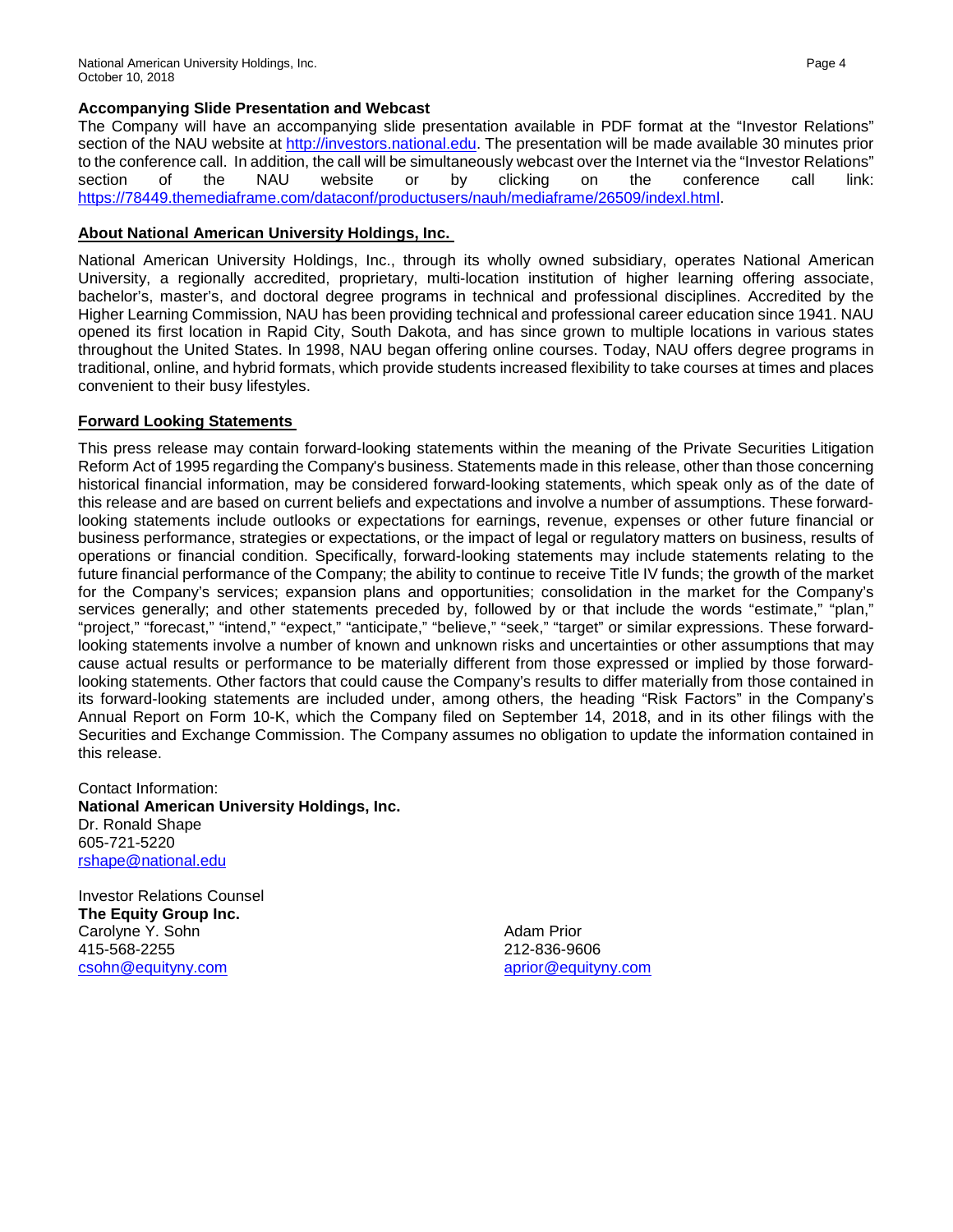# **NATIONAL AMERICAN UNIVERSITY HOLDINGS, INC. AND SUBSIDIARIES**

#### **UNAUDITED CONDENSED CONSOLIDATED STATEMENTS OF OPERATIONS AND COMPREHENSIVE INCOME FOR THE THREE MONTHS ENDED AUGUST 31, 2018 AND 2017**

**(In thousands, except share and per share amounts)**

|                                                                                              | <b>Three Months Ended</b><br>August 31, |                  |    |                  |
|----------------------------------------------------------------------------------------------|-----------------------------------------|------------------|----|------------------|
|                                                                                              |                                         | 2018             |    | 2017             |
| <b>REVENUE:</b><br>Academic revenue                                                          | \$                                      | 14,680           | \$ | 18,190           |
| Auxiliary revenue                                                                            |                                         | 727              |    | 1,044            |
| Rental income — apartments                                                                   |                                         | 351              |    | 342              |
| Condominium sales                                                                            |                                         | 225              |    | 220              |
| Other real estate income                                                                     |                                         | 52               |    | $\boldsymbol{0}$ |
| Total revenue                                                                                |                                         | 16,035           |    | 19,796           |
| <b>OPERATING EXPENSES:</b>                                                                   |                                         |                  |    |                  |
| Cost of educational services                                                                 |                                         | 6,354            |    | 6,900            |
| Selling, general and administrative                                                          |                                         | 13,072           |    | 15,508           |
| Auxiliary expense<br>Cost of condominium sales                                               |                                         | 501<br>189       |    | 741<br>236       |
| Loss on lease termination and acceleration                                                   |                                         | 43               |    | 362              |
| Loss (gain) on impairment and disposition of property and equipment                          |                                         | 554              |    | (41)             |
| Total operating expenses                                                                     |                                         | 20,713           |    | 23,706           |
| OPERATING LOSS                                                                               |                                         | (4,678)          |    | (3,910)          |
| OTHER INCOME (EXPENSE):                                                                      |                                         |                  |    |                  |
| Interest income                                                                              |                                         | 31               |    | 20               |
| Interest expense                                                                             |                                         | (283)            |    | (209)            |
| Other income — net                                                                           |                                         | $\mathbf{1}$     |    | 44               |
| Total other expense                                                                          |                                         | (251)            |    | (145)            |
| <b>LOSS BEFORE INCOME TAXES</b>                                                              |                                         | (4,929)          |    | (4,055)          |
| INCOME TAX (EXPENSE) BENEFIT                                                                 |                                         | (8)              |    | 241              |
| <b>NET LOSS</b>                                                                              |                                         | (4,937)          |    | (3,814)          |
| NET INCOME ATTRIBUTABLE TO NON-CONTROLLING<br><b>INTEREST</b>                                |                                         | (17)             |    | (14)             |
| NET LOSS ATTRIBUTABLE TO NATIONAL AMERICAN<br>UNIVERSITY HOLDINGS, INC. AND SUBSIDIARIES     |                                         | (4,954)          |    | (3,828)          |
| OTHER COMPREHENSIVE LOSS, NET OF TAX<br>Unrealized losses on investments, net of tax benefit |                                         | $\boldsymbol{0}$ |    | (6)              |
| COMPREHENSIVE LOSS ATTRIBUTABLE TO<br>NATIONAL AMERICAN UNIVERSITY HOLDINGS, INC.            | \$                                      | (4,954)          | \$ | (3,834)          |
| Basic net loss attributable to National American University Holdings, Inc.                   | \$                                      | (0.20)           | \$ | (0.16)           |
| Diluted net loss attributable to National American University Holdings, Inc.                 | \$                                      | (0.20)           | \$ | (0.16)           |
| Basic weighted average shares outstanding                                                    |                                         | 24,298,761       |    | 24,181,440       |
| Diluted weighted average shares outstanding                                                  |                                         | 24,298,761       |    | 24,181,440       |
|                                                                                              |                                         |                  |    |                  |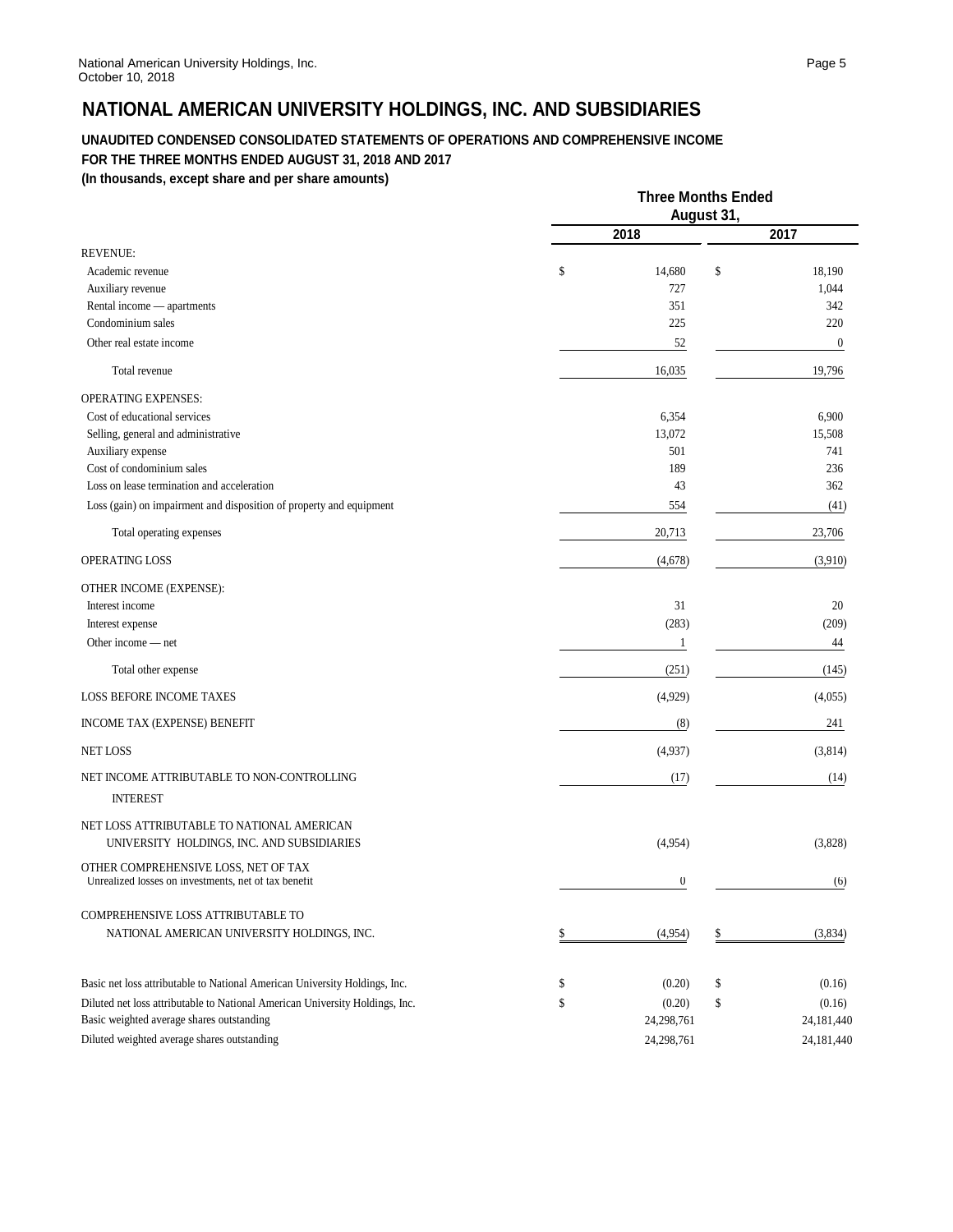## **UNAUDITED CONDENSED CONSOLIDATED BALANCE SHEET AS OF AUGUST 31, 2018 AND CONDENSED CONSOLIDATED BALANCE SHEET AS OF MAY 31, 2018**

**(In thousands, except share and per share amounts)**

|                                                                                                      | August 31,          | May 31,             |
|------------------------------------------------------------------------------------------------------|---------------------|---------------------|
| <b>ASSETS</b>                                                                                        | 2018                | 2018                |
| <b>CURRENT ASSETS:</b>                                                                               |                     |                     |
| Cash and cash equivalents                                                                            | \$<br>3,247         | \$<br>5,324         |
| Student receivables — net of allowance of \$512 and \$587 at August 31, 2018                         |                     |                     |
| and May 31, 2018, respectively                                                                       | 3,558               | 2,893               |
| Other receivables                                                                                    | 409                 | 563                 |
| Income taxes receivable                                                                              | 5                   | 105                 |
| Prepaid and other current assets                                                                     | 894                 | 1,552               |
| Total current assets                                                                                 | 8,113               | 10,437              |
| Total property and equipment - net                                                                   | 24,309              | 25,228              |
| <b>OTHER ASSETS:</b>                                                                                 |                     |                     |
| Restricted certificates of deposit                                                                   | 9,250               | 9,250               |
| Condominium inventory                                                                                | 321                 | 512                 |
| Land held for future development                                                                     | 414                 | 414                 |
| Course development - net of accumulated amortization of \$3,691 and \$3,577 at                       |                     |                     |
| August 31, 2018 and May 31, 2018, respectively<br>Goodwill                                           | 1,724<br>363        | 1,841<br>363        |
| Other intangibles — net of accumulated amortization of \$24 and \$22 at August 31,                   |                     |                     |
| 2018 and May 31, 2018, respectively                                                                  | 205                 | 207                 |
| Other                                                                                                | 901                 | 555                 |
|                                                                                                      |                     |                     |
| Total other assets                                                                                   | 13,178              | 13,142              |
| <b>TOTAL</b>                                                                                         | \$<br>45,600        | \$<br>48,807        |
| <b>LIABILITIES AND STOCKHOLDERS' EQUITY</b>                                                          |                     |                     |
| <b>CURRENT LIABILITIES:</b>                                                                          |                     |                     |
| Current portion of capital lease payable                                                             | \$<br>392           | \$<br>380           |
| Current portion of long-term debt                                                                    | 800                 | 800                 |
| Accounts payable                                                                                     | 3,555               | 1,991               |
| Income taxes payable                                                                                 | 77                  | 70                  |
| Deferred income                                                                                      | 4,122               | 3,758               |
| Accrued and other liabilities                                                                        | 4,523               | 4,090               |
| Total current liabilities                                                                            | 13,469              | 11,089              |
| OTHER LONG-TERM LIABILITIES                                                                          | 2,350               | 2,688               |
| CAPITAL LEASE PAYABLE, NET OF CURRENT PORTION                                                        | 10,756              | 10,857              |
| LONG-TERM DEBT, NET OF CURRENT PORTION                                                               | 7,200               | 7,200               |
| COMMITMENTS AND CONTINGENCIES                                                                        |                     |                     |
| STOCKHOLDERS' EQUITY:                                                                                |                     |                     |
| Common stock, $$0.0001$ par value $(50,000,000)$ authorized; $28,691,771$ issued and                 |                     |                     |
| 24,350,698 outstanding as of August 31, 2018; 28,685,195 issued and 24,344,122                       |                     |                     |
| outstanding as of May 31, 2018)<br>Additional paid-in capital                                        | 3<br>59,337         | 3<br>59,305         |
| Accumulated deficit                                                                                  | (25,070)            | (19, 873)           |
| Treasury stock, at cost (4,341,073 shares at August 31, 2018 and 4,341,073                           |                     |                     |
|                                                                                                      |                     |                     |
| shares at May $31, 2018$ )<br>Total National American University Holdings, Inc. stockholders' equity | (22, 496)<br>11,774 | (22, 496)<br>16,939 |
| Non-controlling interest                                                                             | 51                  | 34                  |
| Total stockholders' equity                                                                           | 11,825              | 16,973              |
| <b>TOTAL</b>                                                                                         | \$<br>45,600        | \$<br>48,807        |
|                                                                                                      |                     |                     |